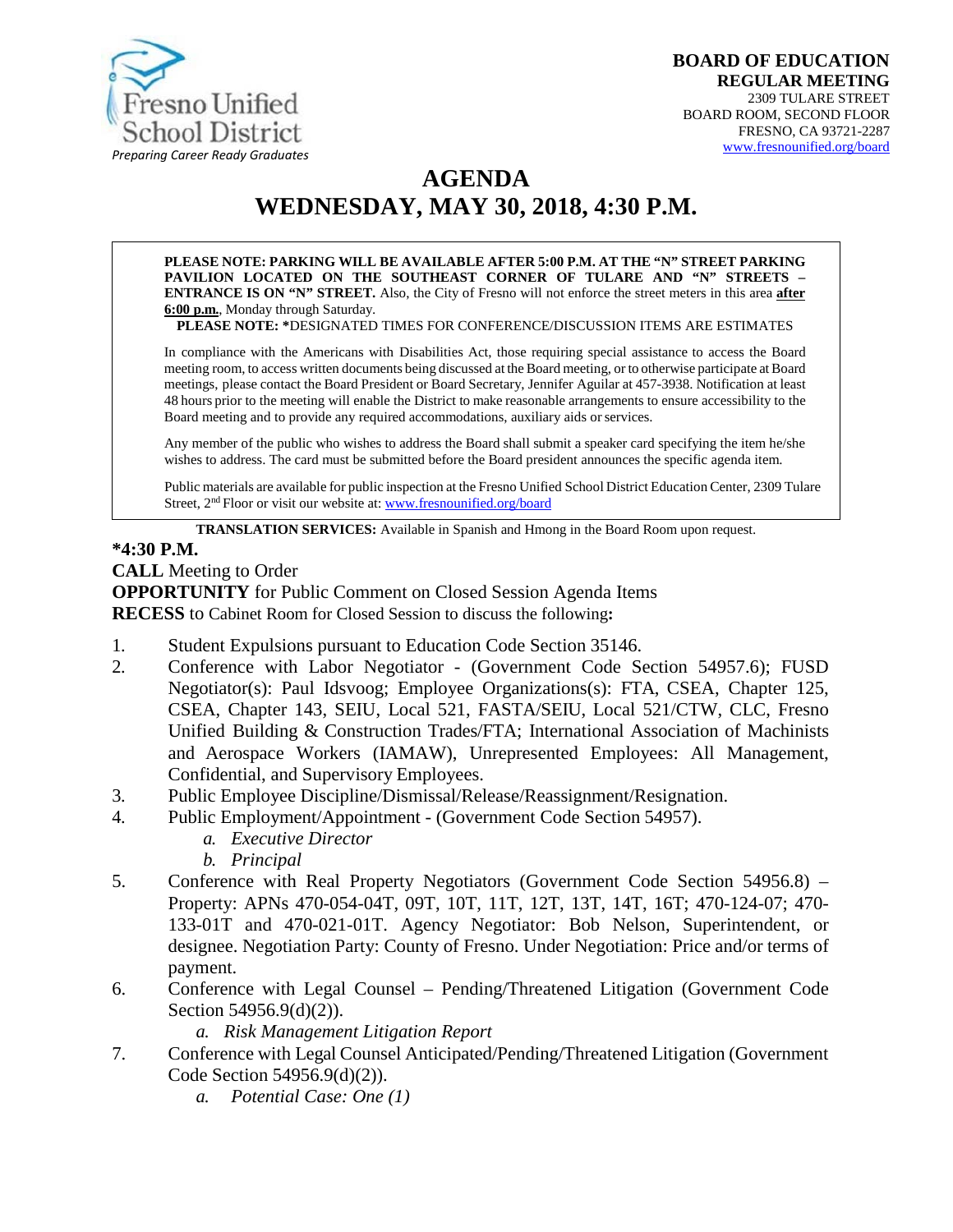## **6:00 P.M., RECONVENE** and report action taken during Closed Session, if any.

## **PLEDGE OF ALLEGIANCE**

Lilia Becerril, a parent that has had a positive impact at Roosevelt High School will lead the flag salute.

#### **RECOGNIZE the Fresno High Women's Alliance Program for their Contribution to Medical Research**

The Board of Education and Superintendent Nelson wish to recognize the students in the Fresno High Women's Alliance Program. These students, with the support of their Alliance Teacher Kelly Colwell and direction of Dr. Renee Kinman have partnered with UCSF Fresno faculty and Pediatrics Department residents over the last 4 years utilizing a "youth as partner" approach to design and implement community health research projects.

## **RECOGNIZE the Fresno Unified School District Spring Sports Valley Champions for the 2017/18 School Year**

## **HEAR Report from Superintendent**

## **OPPORTUNITY for Public Comment on Consent Agenda Items**

**ALL CONSENT AGENDA** items are considered to be routine bythe Board of Education and will be enacted by one motion. There will be no separate discussion of items unless a Board member so requests, in which event, the item(s) will be considered following approval of the Consent Agenda.

## **A. CONSENT AGENDA**

#### **A-1, APPROVE Personnel List**

Included in the Board binders is the Personnel List, Appendix A, as submitted. The Superintendent recommends approval. Contact person: Paul Idsvoog, telephone 457- 3548.

#### **A-2, ADOPT Findings of Fact and Recommendations of District Administrative Board**

The Board of Education received and considered the Findings of Fact and Recommendations of District Administrative Panels resulting from hearings on expulsion and readmittance cases conducted during the period since the May 23, 2018 Regular Board meeting. The Superintendent recommends adoption. Contact person: Kim Mecum, telephone 457-3731.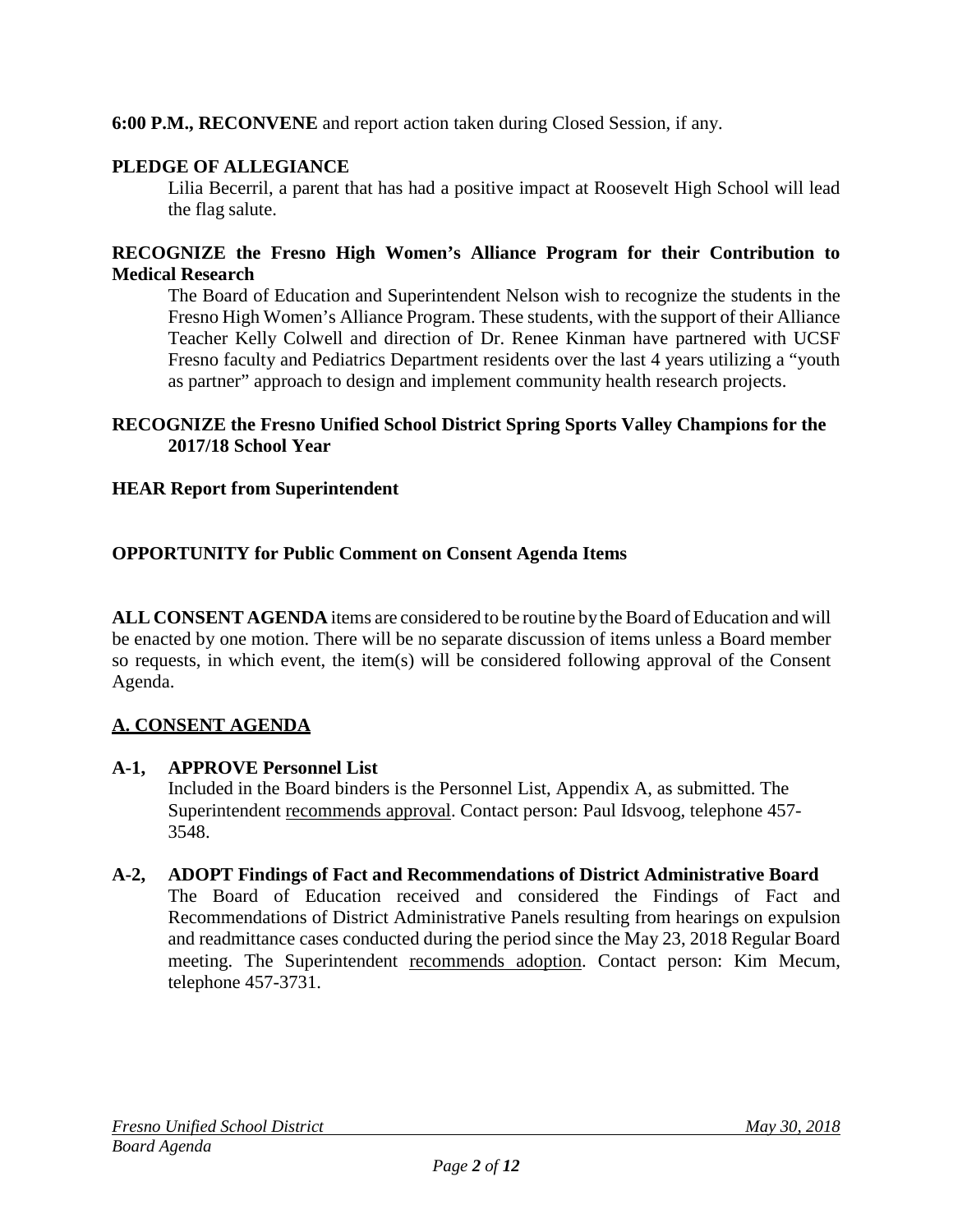### **A-3, APPROVE Fresno Unified School District's Nomination of Trustee Carol Mills, J.D. to serve as Vice President of the California School Boards Association**

Nominations for California School Boards Association (CSBA) President-elect or Vice President must be submitted by any governing board belonging to CSBA or by any individual board member whose board is a member of CSBA by June 1, 2018. The Board President recommends approval. Fiscal impact: There is no fiscal impact to the district. Contact person: David Chavez, telephone 457-3566.

### **A-4, APPROVE Independent Contractor Services Agreement with BitWise Industries Inc., dba Shift3 Technologies**

Included in the Board binders is an agreement with BitWise Industries Inc., dba Shift3 Technologies to provide technology development services in support of the Student Advisory Board annual service project objectives and district student voice initiatives. These objectives/initiatives include, but are not limited to: development of a Digital Student Voice Portal, browser based application and/or modules and custom student messaging interface for communication with key district and school departments. The Superintendent recommends approval. Fiscal impact: Funding in the amount of \$34,560 is available in the student voice budget. Shift3 Technologies has additional agreements with Fresno Unified totaling \$250,794. Contact person: Kim Mecum, telephone 457-3731.

#### **A-5, APPROVE Positions and ADOPT Job Descriptions for Coordinator I, Energy Management and Technician, Energy Management, and APPROVE Revisions to the Management and Supervisory Salary Schedules for Program Manager I, Principal II on Special Assignment and Principal I on Special Assignment**

Included in the Board binders are the following: (1) The new job descriptions of Coordinator I, Energy Management and Technician, Energy Management. These positions reflect the functional evolution of the Energy Management Unit over time due to changes in energy related technology, an emphasis on energy/resource conservation and district growth. The Coordinator I, Energy Management position is designated Management, exempt and to be placed on E-20 of the Management Salary Schedule; the Technician, Energy Management position is designated Supervisory, non-exempt and to be placed on S-50 of the Supervisory Salary Schedule. (2) The Management Salary Schedule with Program Manager I, Principal II on Special Assignment (PSA) and Principal I on Special Assignment placement indicating 215 duty days. The Program Manager I increase of salary schedule duty days from 197 to 215 reflects the expansion in support to College and Career programs; the PSA I and PSA II addition of salary schedule duty days to 215 reflects equitable placement with Vice Principal II on Special Assignment and Vice Principal I on Special Assignment. The Superintendent recommends approval. Fiscal impact: Sufficient funds are available in the Instructional Division budget. There is no fiscal impact to the district for the Energy Management positions. Contact person: Paul Idsvoog, telephone 457-3548.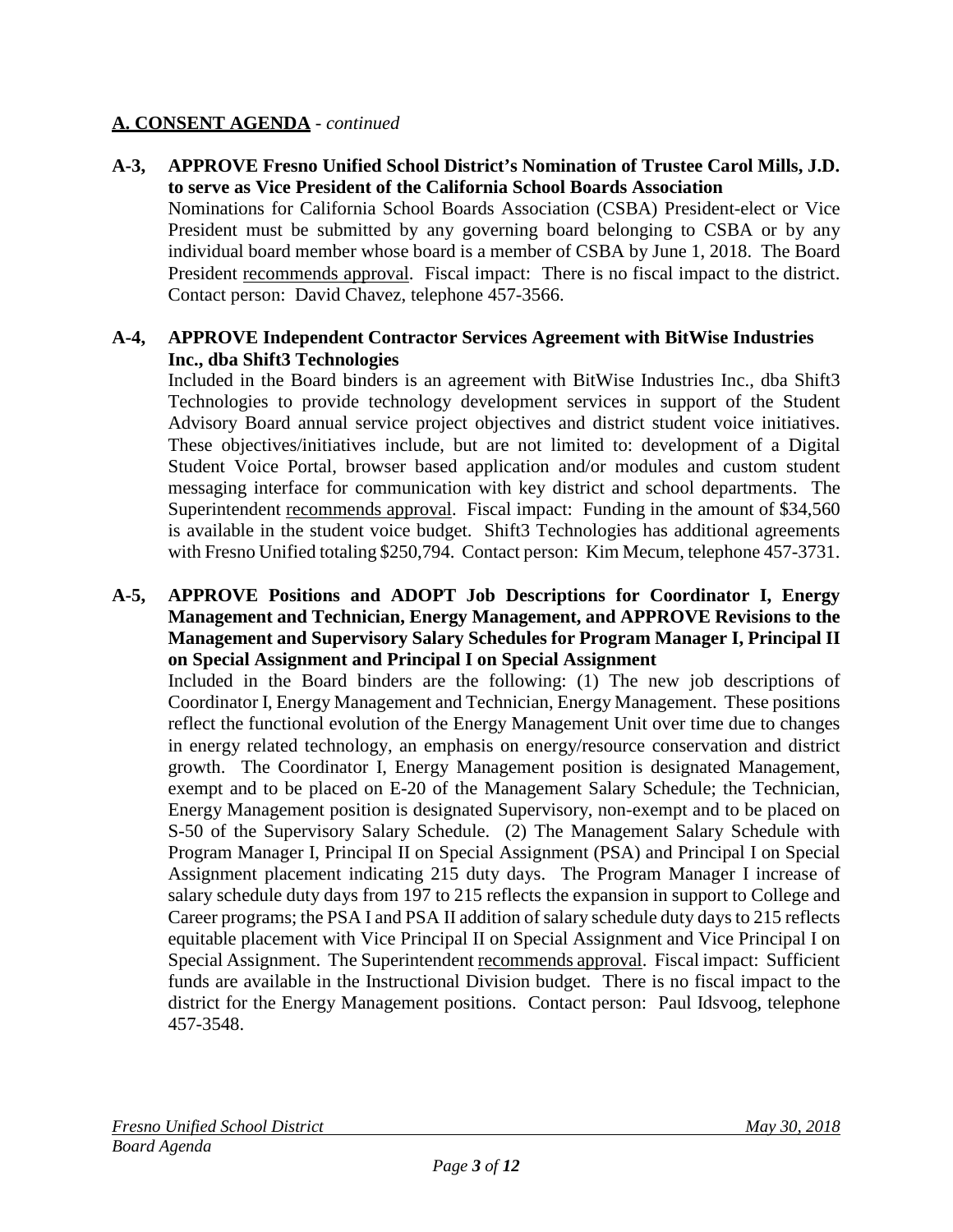**A-6, APPROVE Multi-Year Agreement with Cisco Capital/Key Government Finance for Technical Support of District's Enterprise Network Equipment**

Included in the Board binders is a multi-year agreement with Cisco Capital/Key Government Finance for the annual Cisco SMARTnet maintenance and support service for the district's Cisco enterprise network equipment.

The Board previously authorized Development Group Inc. for purchases of technology goods and services through piggyback contract #3-14-70-2686N, CMAS, for Technology Goods and Services through June 30, 2018. This multi-year agreement provides the benefit of discounts and protections against price increases during the term of the agreement. The Superintendent recommends approval. Fiscal impact: Sufficient funds are available in the Information Technology General Fund to cover the annual payments. Contact person: Kurt Madden, telephone 457-6245.

### **A-7, APPROVE Independent Contractor Services Agreement with Development Group, Inc. for Dark Fiber Network Configuration Services**

Included in the Board binders is an Independent Contractor Services Agreement with Development Group, Inc. The agreement is for \$44,475.80 and has Development Group, Inc. engineering consultants providing wide area network (WAN) design and router configuration services. The Superintendent recommends approval. Fiscal impact: Sufficient funds are available in the Information Technology General Fund in the amount of \$44,475.80. Contact person: Kurt Madden, telephone 457-6245.

## **A-8, APPROVE Authorization for Utilization of Updated, Engineering Services Agreements**

On October 26, 2016, the Board approved Request for Qualifications 17-04, Architectural/Engineering Services, to provide a pool of qualified firms/consultants to support the district's new construction, modernization, portable relocation, and deferred and general maintenance projects. The approval authorized staff to enter into agreements with approved prequalified firms/consultants as needed for a five-year period. Agreements for engineering services including civil, electrical, mechanical, structural and landscape architecture have been updated and strengthened, and supersede previous agreements. The new terms, which are more robust and favor the district, include a higher standard of care and more firm accountability for errors and omissions. Therefore, it is recommended the Board authorize staff to amend active engineering services agreements, and utilize the updated agreements going forward, for the remainder of the five-year approval period with the existing list of prequalified firms/consultants. The Superintendent recommends approval. Fiscal impact: Funding will be established on a project-by-project basis. Contact person: Karin Temple, telephone 457-3134.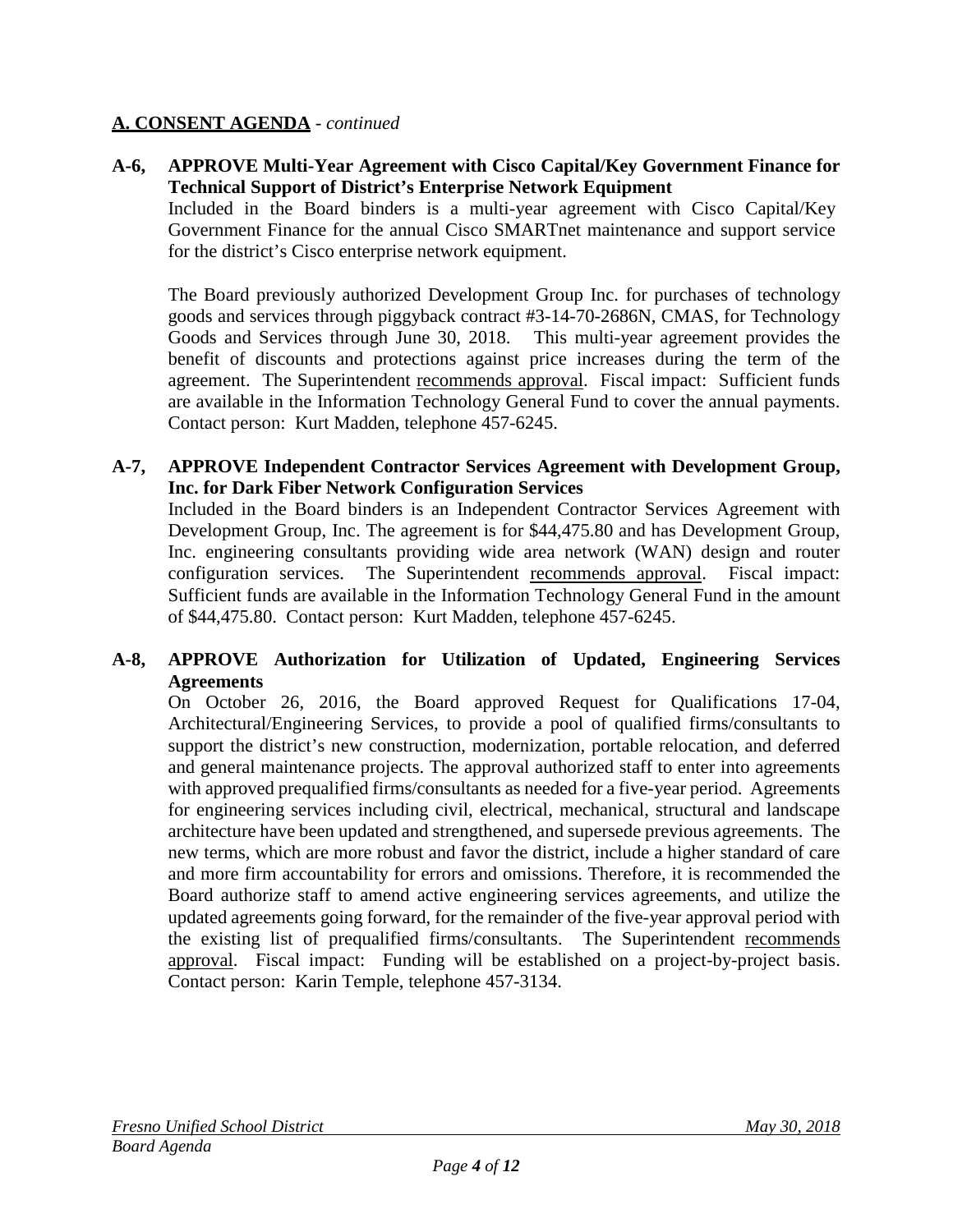**A-9, APPROVE Proposed Revisions for Board Bylaws (BB) 9012 (NEW), 9121, 9220, 9230, 9240, 9321, 9323, 9400 and Exhibit (E) 9323.3**

Included in the Board binders are proposed revisions for the following nine Board Bylaws (BB) and Exhibit (E):

- (NEW) BB 9012 Board Member Electronic Communication
- BB 9121 President
- BB 9220 Governing Board Elections
- BB 9230 Orientation
- BB 9240 Board Development
- BB 9321 Closed Session Purposes And Agendas
- BB 9323 Meeting Conduct
- E 9323.2 Actions By The Board
- BB 9400 Board Self-Evaluation

These revisions meet the legal mandates recommended by the California School Boards Association (CSBA). The Superintendent recommends approval. Fiscal impact: There is no fiscal impact to the district. Contact person: David Chavez, telephone 457-3736.

**A-10, APPROVE Proposed Revisions for Board Policies (BP) 0460, 0420.4, 0500, 0520, 3100, (NEW) 3230, 5113.1, (NEW) 5113.12, 5131.1, 5131.6, 5144, 5144.1, (NEW) 5145.31, 7214 and Deletion of 0520 and 0520.3** 

Included in the Board binders are proposed revisions for the following fifteen Board Policies (BP):

- BP 0460 Local Control Accountability Plan
- BP 0420.4 Charter School Authorization
- BP 0500 Review And Evaluation
- BP 0520 Intervention For Underperforming Schools (Deletion)
- BP 0520.3 Title 1 Program Improvement Districts (Deletion)
- BP 3100 Budget
- (NEW) BP 3230 Federal Grant Funds
- BP 5113.1 Chronic Absence And Truancy
- (NEW) BP 5113.12 District SARB
- BP 5131.1 Bus Conduct
- BP 5131.6 Alcohol And Other Drugs
- BP 5144 Discipline
- BP 5144.1 Suspension And Expulsion/Due Process
- (NEW) BP 5145.31 Gender And Identity Inclusion
- BP 7214 General Obligation Bonds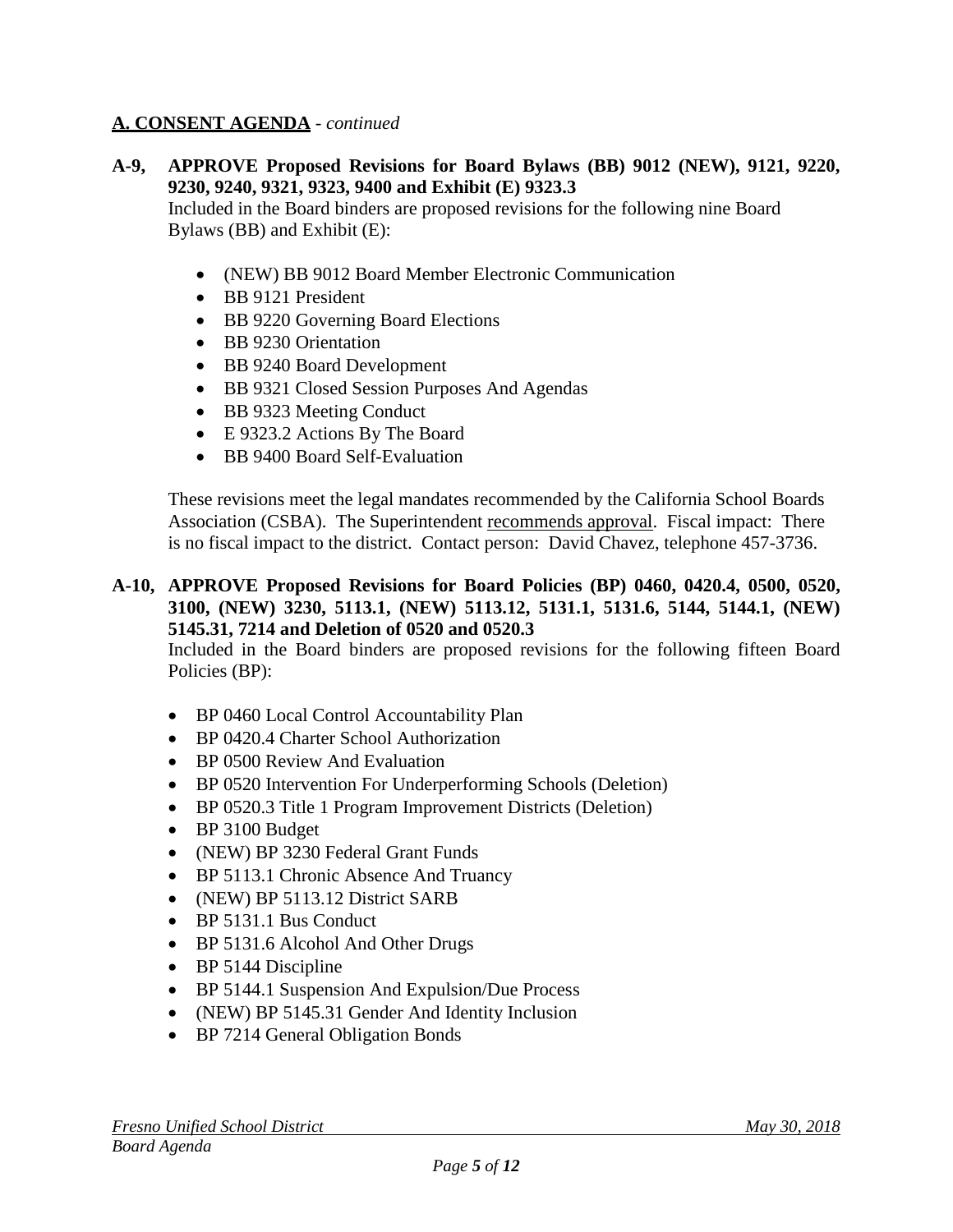These revisions meet the legal mandates recommended by the California School Boards Association (CSBA). The Superintendent recommends approval. Fiscal impact: There is no fiscal impact to the district. Contact person: David Chavez, telephone 457-3566.

#### **A-11, APPROVE Amendment of Energy Service Agreements-Special Conditions with FFP BTM Solar, LLC (ForeFront Power) for Development of Solar Energy Projects at Comprehensive High Schools and Brawley Service Center**

On December 13, 2017, the Board approved agreements with ForeFront Power to finance, design, permit, construct, own, operate and maintain parking lot solar shade structures at the district's comprehensive high schools and the Brawley Service Center. At that time, the utility cost savings to the district was estimated at \$27.8 million over the 20-year contract period. A 30% tariff on imported solar panels was enacted in February 2018, increasing construction costs and reducing long-term cost savings. The possibility of a tariff was recognized in the original contract and Forefront has absorbed approximately 30% of the increase. Also, revisions in projected PG&E rates increased estimated savings, further offsetting the increase from the tariff. However, a reduction from the originally projected 20-year savings is still projected. Therefore, it is recommended that the contracts be amended to recognize the tariff and adjust the estimated energy savings to \$27.3 over 20 years. The Superintendent recommends approval. Fiscal impact: Utility cost savings to the district are estimated at \$27.3 million over the 20-year period of the Energy Service Agreements, a \$492,396 decrease from the original projection due to tariff impacts. Contact person: Karin Temple, telephone 457-3134.

#### **A-12, APPROVE Award of Bid 18-35 Sections A and B, Tehipite and Yosemite Middle Schools, Demolition of Existing Lockers and Installation of New Lockers**

Included in the Board binders is information on Bid 18-35, Sections A and B, to provide new lockers in the boys and girls locker rooms, including cement locker bases and benches, for Tehipite and Yosemite middle schools. The projects are priorities in the Deferred Maintenance 5-Year Plan, as the existing deteriorated lockers are the most in need of replacement based on deferred maintenance assessments.

Staff recommends the Board reject the Viking Enterprises, Section A bid due to failure to list a subcontractor for locker installation, and award to the lowest responsive, responsible bidders:

| Section A Haus Construction Inc. (Fresno, California) \$112,204 |                                |  |
|-----------------------------------------------------------------|--------------------------------|--|
| <b>Section B</b> Viking Enterprises                             | (Fresno, California) \$150,000 |  |

The Superintendent recommends approval. Fiscal impact:\$262,204 is available in the Measure X Fund. Contact person: Karin Temple, telephone 457-3134.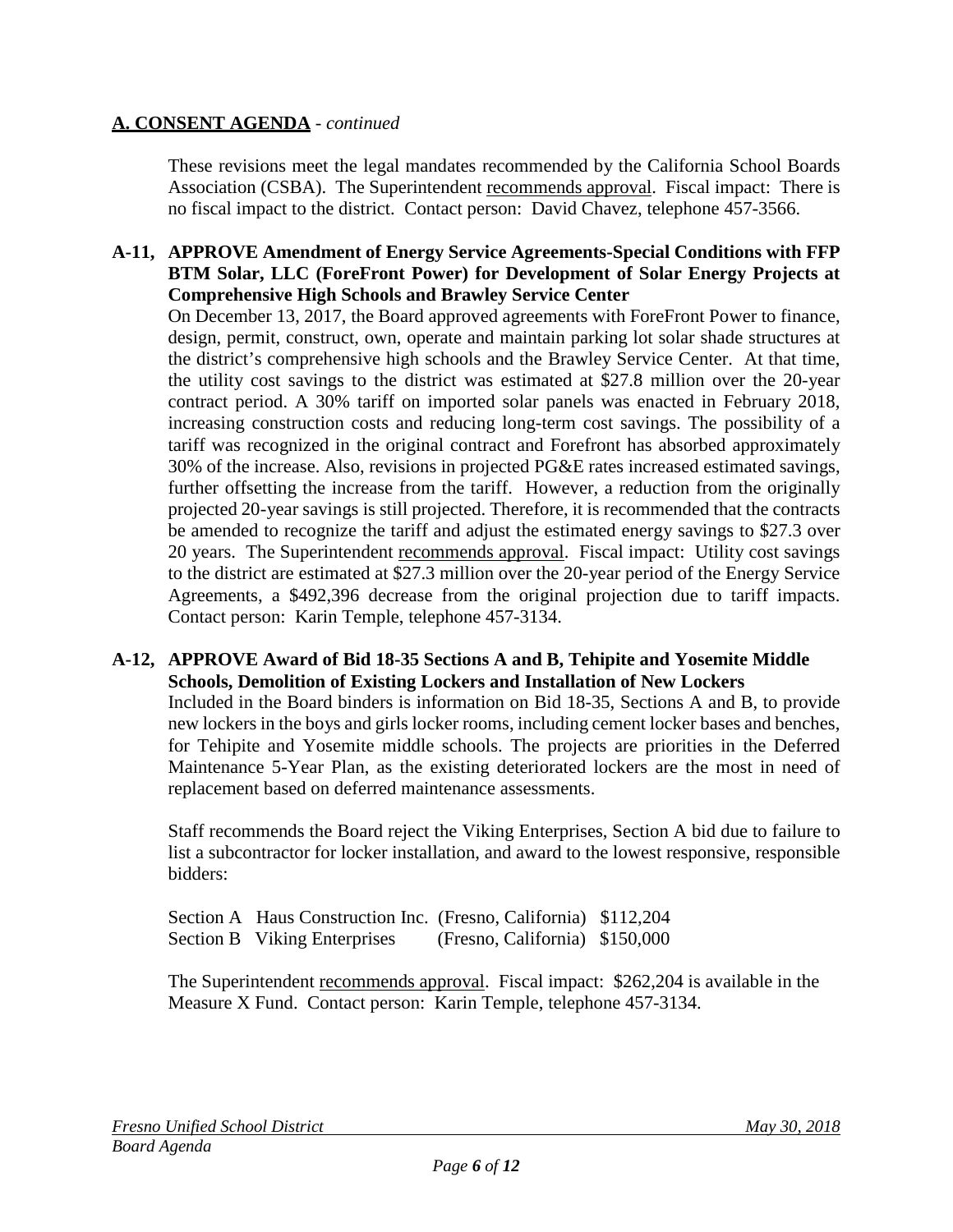#### **A-13, APPROVE Award of Bid 18-38 Sections A-C: Addicott, Columbia, Kirk, Robinson, Thomas, and Vang Pao Elementary Schools Portable Classrooms Relocation and Infrastructure**

Included in the Board binders is information on Bid 18-38 Sections A-C, for installation of portable classrooms at Addicott (two), Columbia (one), Kirk (two), Robinson (one), Thomas (one), and Vang Pao (two) elementary schools, including site infrastructure and utility connections. The portable classrooms are needed to accommodate projected enrollment, reduced staffing ratios, and educational programs (dual immersion at Vang Pao).

Staff recommends award to the lowest responsive, responsible bidders:

| Section A Addicott, |                                 | <b>Buildings Unlimited</b>                                               | (Madera, CA) \$1,031,285 |           |
|---------------------|---------------------------------|--------------------------------------------------------------------------|--------------------------|-----------|
|                     | Vang Pao<br>Section B Robinson, | Davis Moreno Construction, (Fresno, CA)                                  |                          | \$617,000 |
|                     | <b>Thomas</b>                   | Inc.<br>Section C Columbia, Kirk Davis Moreno Construction, (Fresno, CA) |                          | \$867,000 |
|                     |                                 | Inc.                                                                     |                          |           |

The Superintendent recommends approval. Fiscal impact:\$2,515,285 is available in the General Fund. Contact person: Karin Temple, telephone 457-3134.

## **A-14, APPROVE Authorization to Utilize Individual Piggyback Contracts in 2018/19**

Included in the Board binders is a list of piggyback contracts recommended for utilization by the district during 2018/19. Piggybacking is allowed under Public Contract Code 20118 and is a best practice that takes advantage of competitive pricing from a contract formally bid by another school district or public agency. Approval does not commit the district to future purchases or require that any specific contract be utilized. Purchases associated with piggyback contracts will be presented to the Board for ratification on monthly purchase order reports. The contracts are available for review in the Purchasing Department. The Superintendent recommends approval. Fiscal impact: Funding will be determined on a project-by-project basis. Contact person: Karin Temple, telephone 457-3134.

## **A-15, DENY Claim #GL17-1114-67**

Included in the Board binders is a Claim for Damages by a Minor, case # GL17-1114-67. The Superintendent recommends that the Claim be denied, and the matter referred to the district's Director of Benefits and Risk Management for further handling. Fiscal impact: There is no fiscal impact to the district at this time. Contact person: Ruth F. Quinto, telephone 457-6226.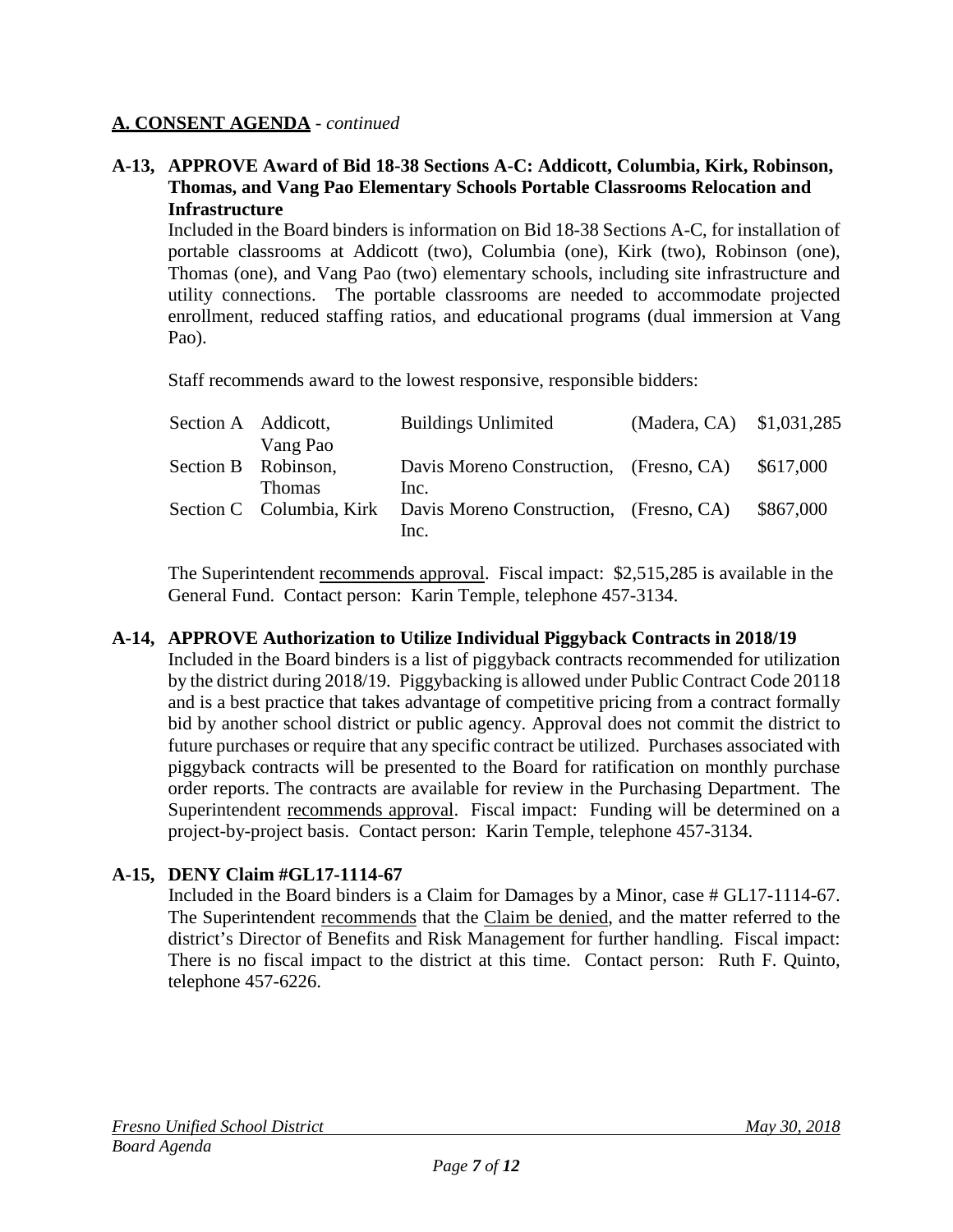#### **A-16, RATIFY Grant Application to the 2018 Kaiser Permanente Community Benefit Program**

Ratification is requested for a grant application to Kaiser Permanente to support the after school program by extending the amount of time students participate in physical fitness activities at the 29 elementary schools that currently operate a Fresno Unified administered After School Education & Safety Program. The application requests \$75,000 for 2018/19. The application was submitted to Kaiser Permanente on May 4, 2018. The Superintendent recommends ratification. Fiscal impact: The grant application requests \$75,000 for one year. Contact person: Kim Mecum, telephone 457-3731.

## **A-17, RATIFY Independent Contractor Services Agreement with The Talk Team**

Included in the Board binders is an Independent Contractor Services Agreement with the Talk Team in the amount of \$14,500. This vendor will provide speech/language services to students as required by Individualized Education Programs. The Superintendent recommends ratification. Fiscal impact: Previous agreement of \$4,500, in addition to this agreement of \$14,500, exceeds \$15,000 and requires Board approval. Sufficient funds in the amount of \$14,500 are available in the Special Education budget. Contact person: Kim Mecum, telephone 457-3731.

#### **A-18, RATIFY Change Order for the Project Listed Below**

Included in the Board binders is information on a Change Order for the following project.

#### Bid 17-27R, Section B, Edison High School Tennis Court Improvements Rebid

Change Order 2 includes, but may not be limited to: remove and replace non-compliant concrete in path of travel; add pedestrian guardrails to protect walkway edges; and install additional fencing and gate at northeast corner required to secure facility.

| Original contract amount:                  | \$1,786,784 |
|--------------------------------------------|-------------|
| Change Order(s) previously ratified:       | 62,604      |
| Change Order 2 presented for ratification: | 59.440      |
| New contract amount:                       | \$1,908,828 |

The Superintendent recommends ratification. Fiscal impact:\$59,440 is available in the Measure Q Fund. Contact person: Karin Temple, telephone 457-3134.

## **END OF CONSENT AGENDA (ROLL CALL VOTE)**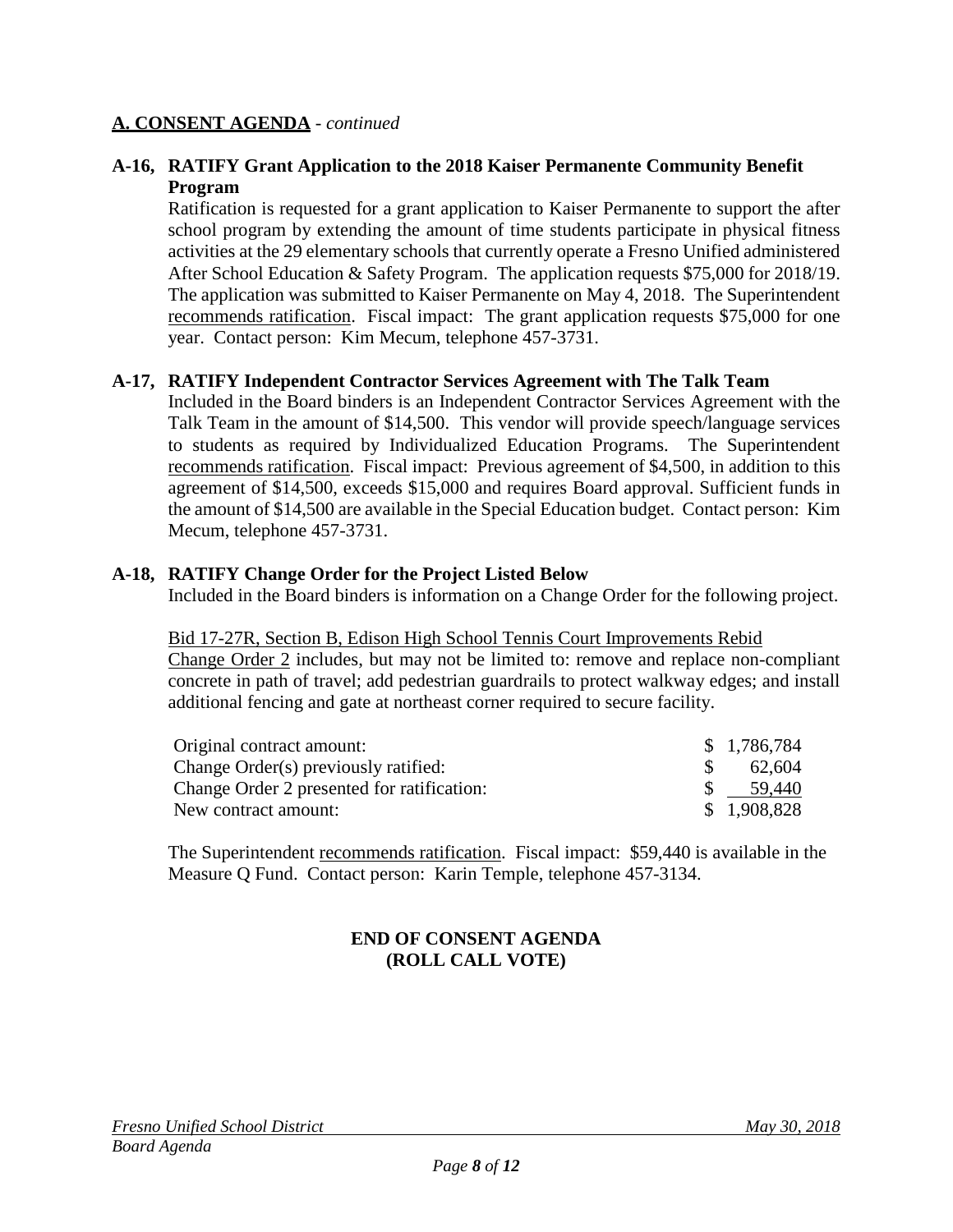## **UNSCHEDULED ORAL COMMUNICATIONS**

Individuals who wish to address the Board on topics within the Board's subject matter jurisdiction, but **not** listed on this agenda may do so at this time. If you wish to address the Board on a specific item that is listed on the agenda, you should do so when that specific item is called.

While all time limitations are at the discretion of the Board President, generally members of the public will be limited to a maximum of three (3) minutes per speaker for a total of thirty (30) minutes of public comment as designated on this agenda. Any individual who has not had an opportunity to address the Board during this initial thirty (30) minute period may do so at the end of the meeting after the Board has addressed all remaining items on this agenda. Without taking action and only as expressly permitted by Board Bylaw 9323, Board members may ask questions, make brief announcements, or provide a brief response to statements presented by the public about topics raised in unscheduled oral communications. Board members must be recognized by the President in order to speak and will generally be limited to no more than one (1) minute each for this purpose. The Board President shall have the discretion to further limit Board members' opportunity to speak on topics raised in unscheduled oral communications to ensure the orderly and efficient conduct of District business.

Members of the public with questions on school district issues may submit them in writing. The Board will automatically refer to the Superintendent any formal requests that are brought before them at this time. The appropriate staff member will furnish answers to questions.

## **B. CONFERENCE/DISCUSSION AGENDA**

## **6:30 P.M.**

## **B-19, DISCUSS and ADOPT Fresno Unified School District's 2018/19 Local Control and Accountability Plan**

The Local Control and Accountability Plan (LCAP) is a requirement resulting from the State's Local Control Funding Formula (LCFF). School districts across the State receive LCFF funds for every student, with additional funds going to districts with high unduplicated counts of students living in poverty, English learners, and foster youth. Fresno Unified School District is required to adopt a Local Control and Accountability Plan at the same time as the adoption of the district budget. The Superintendent recommends adoption. Fiscal impact: Noted in support material. Contact person: Ruth F. Quinto, telephone 457-6226.

## **6:45 P.M.**

## **B-20, DISCUSS and ADOPT Fresno Unified School District's 2018/19 Proposed Budget and Education Protection Account**

The Proposed Budget includes the multi-year projected budget for the Unrestricted General Fund. The agenda item will also describe factors addressed in the 2018/19 Proposed Budget, and issues affecting the multi-year projections for 2019/20 and 2020/21. The Superintendent recommends adoption. Fiscal impact: Noted in **s**upport material. Contact person: Ruth F. Quinto, telephone 457-6226.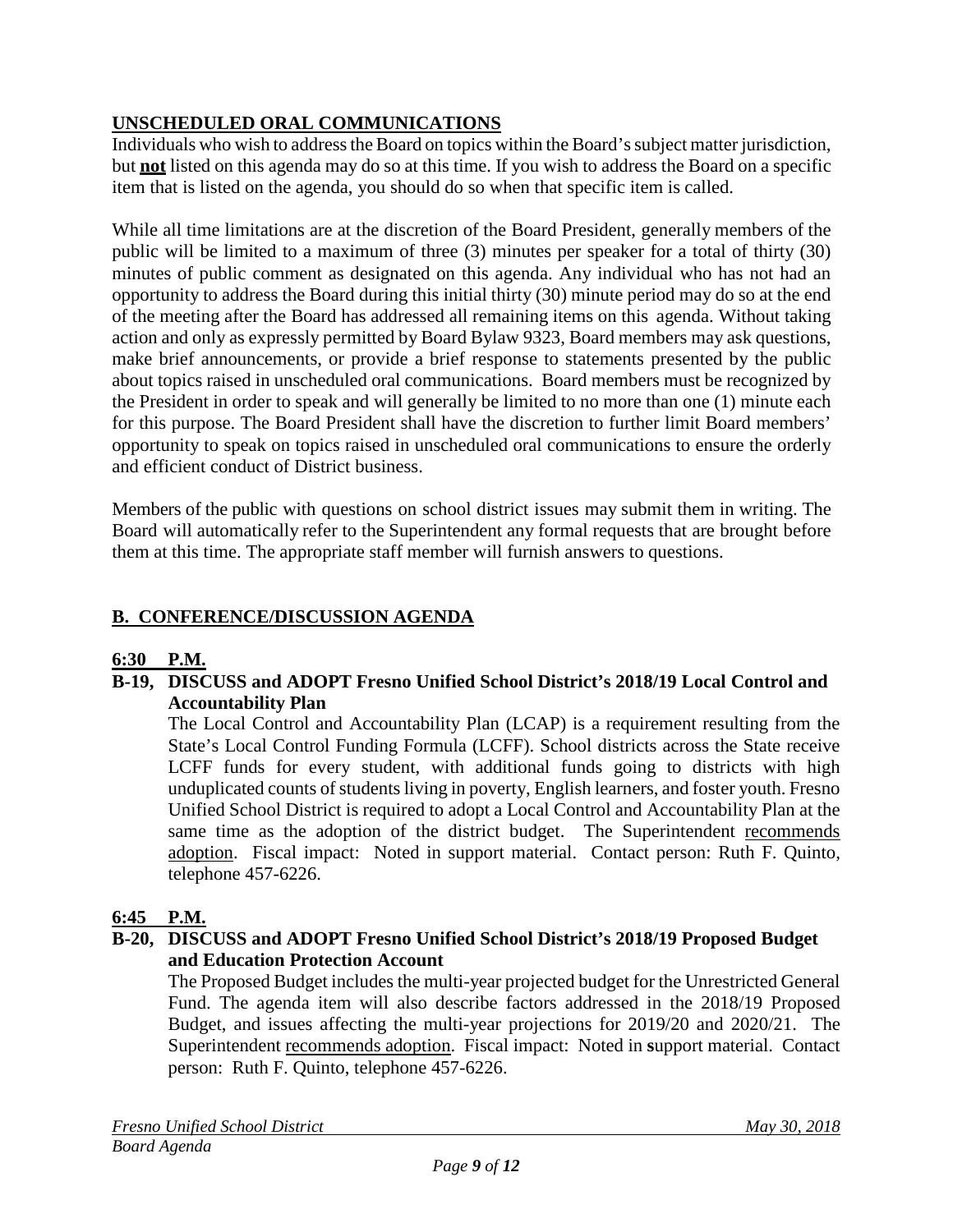## **B. CONFERENCE/DISCUSSION AGENDA** *- continued*

## **7:00 P.M.**

**B-21, OPPORTUNITY for PUBLIC DISCUSSION on the California School Employees Association and its Fresno Chapter 143 Food Service (CSEA) Proposal to Fresno Unified School District for the 2018 – 2021 Successor Agreement**

In accordance with Government Code 3547, all initial proposals of the public school employers shall be presented at a public meeting of the public school employer, and thereafter shall be a public record. The California School Employees Association and its Fresno Chapter 143 Food Service (CSEA) proposal was initially made public at the May 23, 2018 meeting of the Board of Education. This proposal is hereby returned to this agenda for formal presentation, public discussion and acknowledgement of receipt. Fiscal impact: There is no fiscal impact to the district to be determined at this time. Contact person: Paul Idsvoog, telephone 457-3548.

## **7:05 P.M.**

**B-22, OPPORTUNITY for PUBLIC DISCUSSION and ADOPT the Fresno Unified School District Proposal to California School Employees Association and its Fresno Chapter 143 Food Service (CSEA) for the 2018 – 2021 Successor Agreement**

In accordance with Government Code 3547, all initial proposals of the public school employers shall be presented at a public meeting of the public school employer, and thereafter shall be a public record. Included in the Board binders is the Fresno Unified School District's proposal to California School Employees Association and its Fresno Chapter 143 Food Service (CSEA) for the 2018 – 2021 Successor Agreement presented at the May 23, 2018 meeting of the Board of Education and returned to this agenda for public discussion and Board adoption. The Superintendent recommends adoption. Fiscal impact: There is no fiscal impact to the district to be determined at this time. Contact person: Paul Idsvoog, telephone 457-3548.

## **7:10 P.M.**

#### **B-23, OPPORTUNITY for PUBLIC DISCUSSION on the California School Employees Association and its Fresno Chapter 125 White Collar (CSEA) Proposal to Fresno Unified School District for the 2018 – 2021 Successor Agreement**

In accordance with Government Code 3547, all initial proposals of the public school employers shall be presented at a public meeting of the public school employer, and thereafter shall be a public record. The California School Employees Association and its Fresno Chapter 125 White Collar (CSEA) proposal was initially made public at the May 23, 2018 meeting of the Board of Education. This proposal is hereby returned to this agenda for formal presentation, public discussion and acknowledgement of receipt. Fiscal impact: There is no fiscal impact to the district to be determined at this time. Contact person: Paul Idsvoog, telephone 457-3548.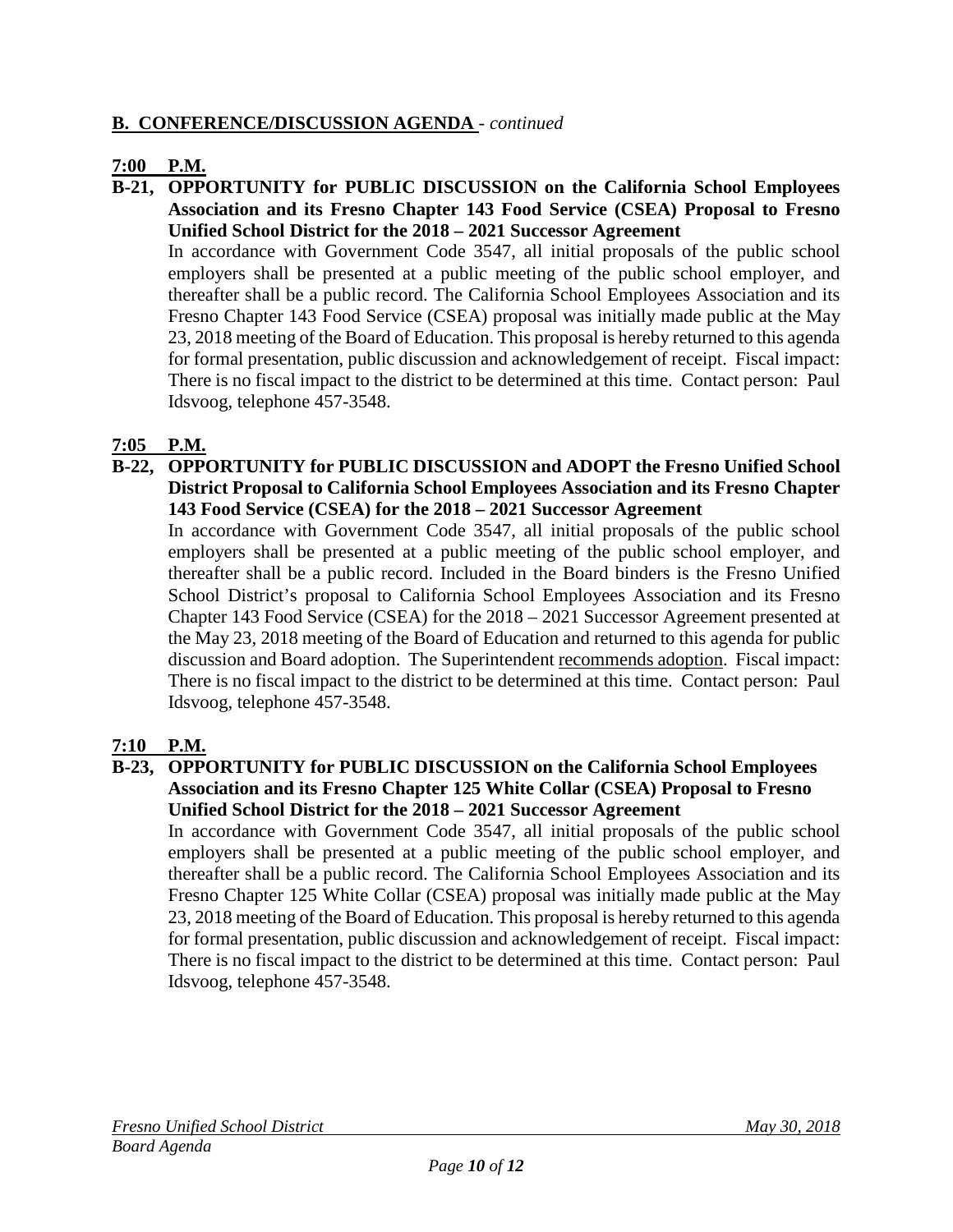## **B. CONFERENCE/DISCUSSION AGENDA** *- continued*

## **7:15 P.M.**

**B-24, OPPORTUNITY for PUBLIC DISCUSSION and ADOPT the Fresno Unified School District Proposal to California School Employees Association and its Fresno Chapter 125 White Collar (CSEA) for the 2018 – 2021 Successor Agreement**

In accordance with Government Code 3547, all initial proposals of the public school employers shall be presented at a public meeting of the public school employer, and thereafter shall be a public record. Included in the Board binders is the Fresno Unified School District's proposal to California School Employees Association and its Fresno Chapter 125 White Collar (CSEA) for the 2018 – 2021 Successor Agreement presented at the May 23, 2018 meeting of the Board of Education and returned to this agenda for public discussion and Board adoption. The Superintendent recommends adoption. Fiscal impact: There is no fiscal impact to the district to be determined at this time. Contact person: Paul Idsvoog, telephone 457-3548.

## **C. RECEIVE INFORMATION & REPORTS**

#### **C-25, RECEIVE Constituent Services Quarterly Reporting**

Included in the Board binders is the Constituent Services Quarterly Reporting for Constituent Services activities for the time period of February 1, 2018 through April 30, 2018. Also included is the Quarterly Reporting for the Valenzuela/Williams Uniform Complaint Procedures from February 1, 2018 through April 30, 2018 in accordance with Education Code § 35186. Fiscal impact: There is no fiscal impact to the district. Contact person: David Chavez, telephone 457-3736.

#### **C-26, RECEIVE Proposed Revisions for Board Policies (BP) 3311, 5132, (NEW) 5141.23, 6146.4, 6164.4 and 6164.6**

Included in the Board binders are proposed revisions for the following six Board Policies  $(BP)$ :

- BP 3311 Bids
- BP 5132 Dress and Grooming
- (NEW) BP 5141.23 Asthma Management
- BP 6146.4 Differential Graduation and Competency Standard for Individuals with Exceptional Needs
- BP 6164.4 Identification of Individuals with Exceptional Needs
- BP 6164.6 Section 504 of the Rehabilitation Act of 1973

These revisions meet the legal mandates recommended by the California School Boards Association (CSBA). The items will be brought back for approval at a future Board meeting. Fiscal impact: There is no fiscal impact to the district. Contact person: David Chavez, telephone 457-3566.